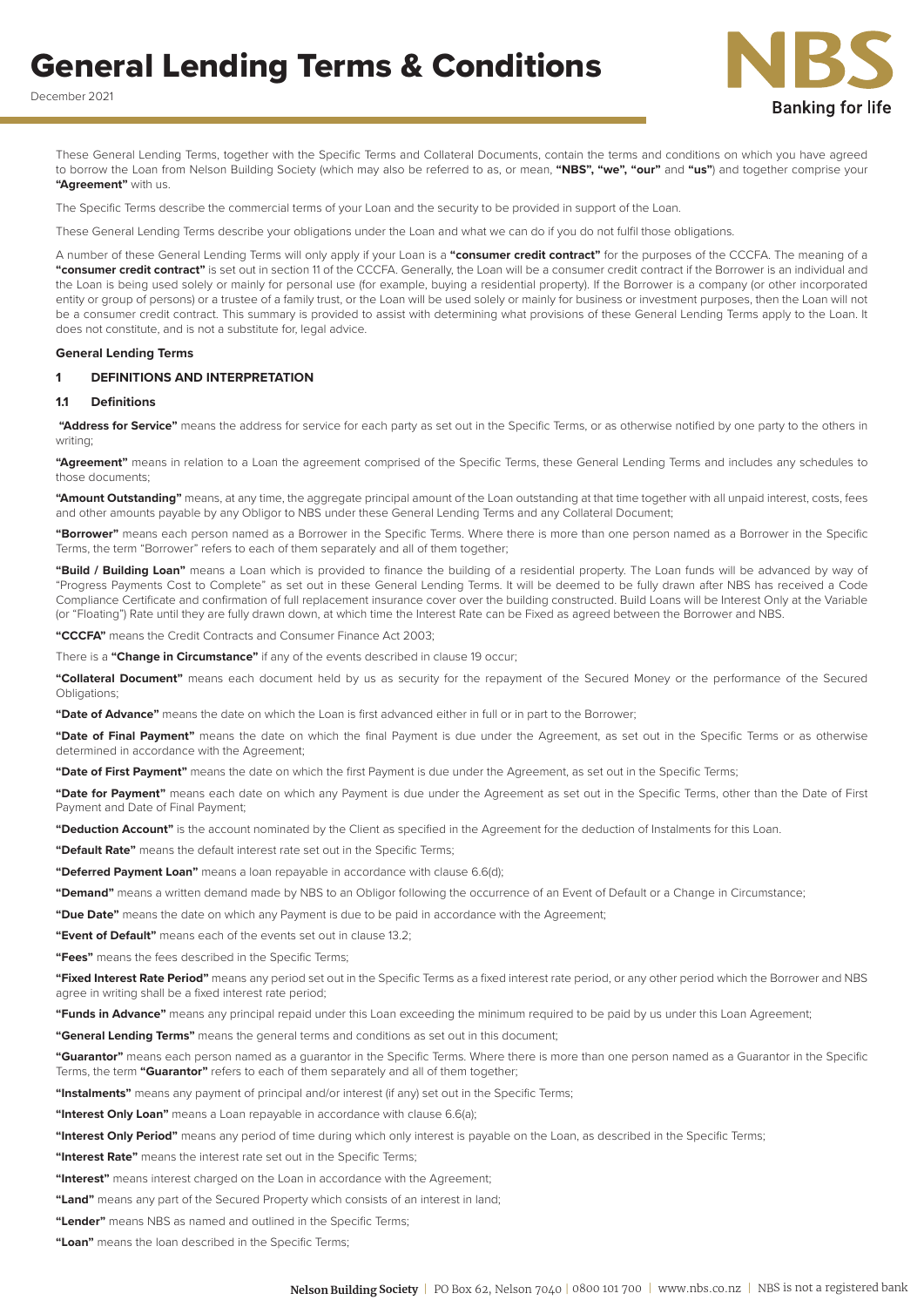**"Material Adverse Effect"** means in relation to a person something which, in the opinion of NBS, is likely to have a material adverse effect:

- (a) on that person's financial condition or operations; or
- (b) on that person's ability to comply with his or her obligations under these General Lending Terms or any Collateral Document; or
- (c) on the rights of NBS against that person under these General Lending Terms or a Collateral Document,

and references to **"Material Adverse Change"** are to be construed accordingly;

**"Maximum Amount"** means the maximum amount of the Loan as specified in the Specific Terms;

**"Maximum Credit Limit"** means, in relation to a Revolving Credit Loan, the maximum credit limit set out in the Specific Terms, as reduced in accordance with these General Lending Terms;

**"Mortgagor(s)"** means every person or persons who executes a mortgage as Mortgagor or is a Mortgagor by virtue of an electronic instrument pursuant to section 164A of the Land Transfer Act 1952 and their respective executors, administrators, successors and permitted assigns, owns the Secured Property provided to NBS;

**"Obligor(s)"** means, together, the Borrower, the Guarantor, the Mortgagor and each and any person or entity providing any form of security to NBS, or is party to a Collateral Document;

**"Payments"** means the payments described in the Specific Terms, together with any other payments due in accordance with these General Lending Terms;

**"Personal Property"** means in relation to an Obligor, all of that Obligor's property other than Land;

**"PPSA"** means the Personal Property Securities Act 1999;

**"Principal and Interest Loan"** means a Loan repayable in accordance with clause 6.6(b);

**"Principal"** means that part of the Loan made available on the Date of Advance, and any amounts added to the Loan in accordance with these General Lending Terms;

**"Principal Payments"** means the principal payments set out in the Specific Terms and all other Payments that are, or are to be, applied in reduction of the **Principal**;

**"Progress Payments Cost to Complete"** is where disbursements are made from the Loan in relation to the value of the security as determined by NBS and in regard to any building contract:

**"Receiver"** means a receiver or receiver and manager appointed under these General Lending Terms or a Collateral Document;

**"Redraw Loan"** means a Loan which allows the Borrower to redraw funds which are repaid in excess of the Borrower's scheduled Principal Payments and which is repayable in accordance with clause 6.6(d);

**"Revolving Credit Loan"** means a Loan which may be borrowed, repaid and borrowed again during the Term, in accordance with the Agreement, and may include Overdraft and Flexi Loan facilities;

**"Schedule"** means any schedule referred to in the Agreement;

**"Secured Money"** means all money which any Obligor owes to NBS whether under the Agreement or any other arrangement (including amounts that may be advanced after the date of the Agreement);

**"Secured Obligations"** means all obligations of each Obligor to NBS under these General Lending Terms or any Collateral Document;

**"Secured Property"** means in relation to an Obligor:

- (a) all of the Obligor's rights in the relevant property set out in the Specific Terms; and
- (b) any property obtained in replacement of that Secured Property or which is joined to and becomes part of that Secured Property;

**"Security Interest"** means an interest in personal property that in substance secures payment or performance of an obligation, and includes a mortgage, charge, lien and any other arrangement of any kind, the economic effect of which is to secure a creditor;

**"Specific Terms"** in relation to a Loan means the specific terms applicable to that Loan as set out in the document entitled 'Specific Terms' related to that Loan;

**"Specified Principal Amount"** means the maximum amount of the Loan as specified in the Specific Terms and is as it is applied in the Property Law Act s90;

**"Term Loan"** means a Loan which may be advanced in one or more Instalments;

**"Term"** means the term of the Loan as set out in the Specific Terms; and

**"Working Day"** means a day other than a Saturday or Sunday or nationally observed holiday or the regional anniversary for the region which includes NBS' Address for Service.

**1.2 Construction of Certain References:** Unless the context otherwise requires, any reference to:

- (a) **Gender:** a gender includes the masculine gender, feminine and the neuter gender as the case may be;
- (b) **Personal Pronouns:** personal pronouns shall include an individual, body corporate, an association of persons (whether corporate or not), a trust and a state or agency of state;
- (c) **Plural and Singular:** the singular includes the plural and vice versa;
- (d) **Parties:** a party to the Agreement includes its successors and, in the case of NBS someone who assumes our rights or obligations and in the case of an Obligor, anyone NBS allows to assume the rights or obligations of that Obligor;
- (e) **Legislation:** any legislation includes the legislation as amended, re-enacted or substituted and any regulation, order-in-council and other instrument from time to time issued or made under that legislation;
- (f) **Construction of certain terms:** in the Agreement, the term:
	- (i) **including** does not imply any limitation;
	- (ii) **indebtedness** includes any obligation (whether present or future, actual or contingent, secured or unsecured, joint or several, and whether as Borrower, Guarantor or otherwise) relating to the payment of money; and
	- (iii) **rights** includes all powers, remedies, authorities and discretions.
- **1.3 Guidance:** The headings to the clauses in the Agreement are by way of guidance only and do not affect the interpretation of these General Lending Terms. Some wording has been included in italics to explain some of the legal terms in these General Lending Terms. These explanatory sentences are also by way of guidance only and do not affect the interpretation of the Agreement.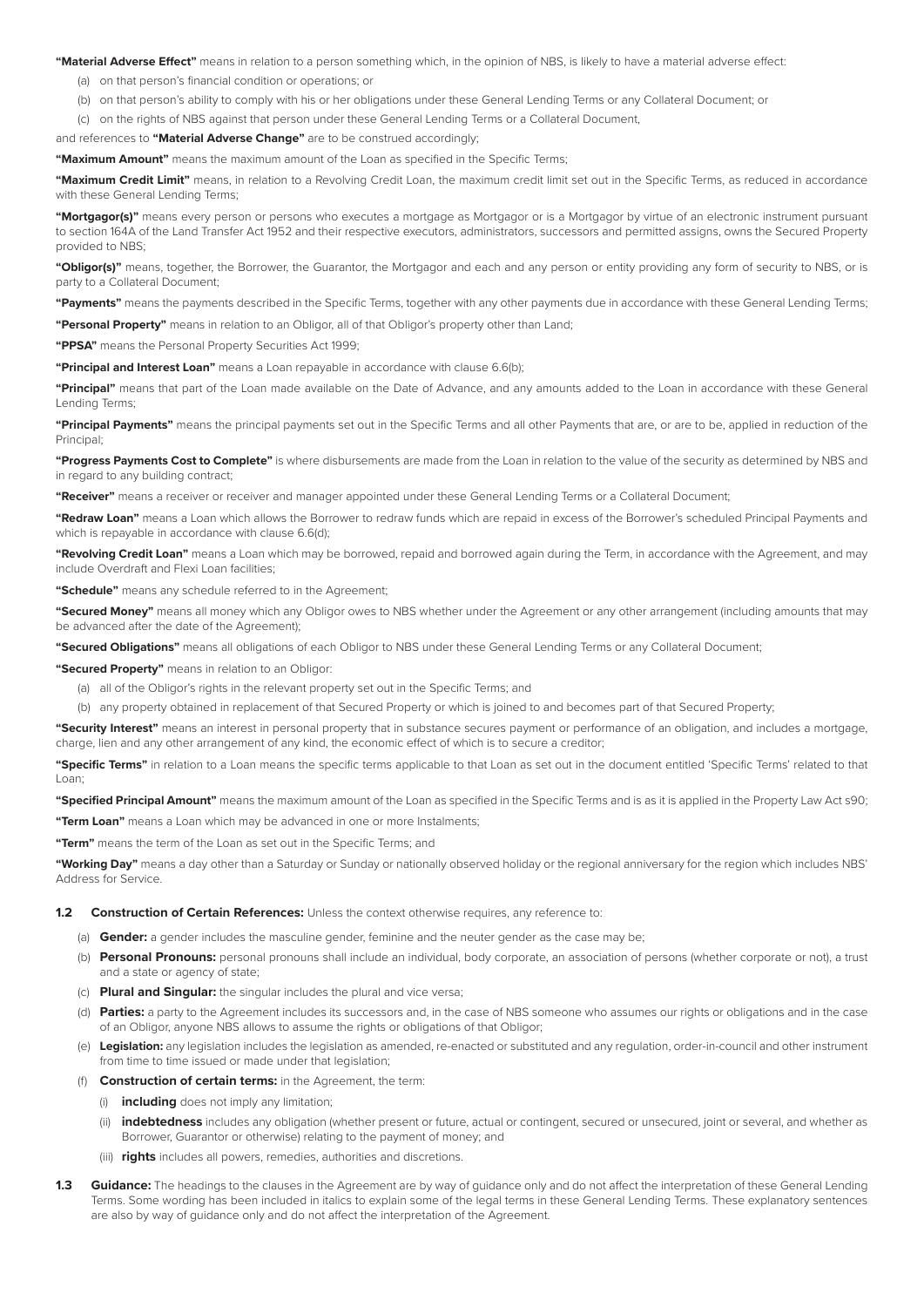# **2 AVAILABILITY OF LOAN FACILITY**

- 2.1 **Drawdown:** NBS is only required to make the Loan and each Instalment available to the Borrower if all our requirements in relation to the Loan have been met, including:
	- (a) **Documents:** the Borrower providing to NBS, in a form acceptable to us, signed copies of the Agreement and each Collateral Document, NBS' Solicitors Certificate, or Registered Conveyancers Certificate is completed, confirmation that all required insurance cover is in place and any other documentation reasonably required by NBS;
	- (b) **Conditions Precedent:** NBS having received, in a form acceptable to us, the documents specified in the Specific Terms, any Collateral Document NBS' Solicitors Certificate, or Registered Conveyancers Certificate, or any letter of offer in respect of the Loan, or as otherwise separately notified to the Borrower by us;
	- (c) **Event of Default:** NBS being satisfied that no Event of Default has occurred or is likely to occur following the advance of the Loan or the Instalment;
	- (d) **Drawdown Notice:** the Borrower sends a written request to NBS before 9:30 a.m. on the Date of Advance, provided such date is a Working Day; and
	- (e) **General:** NBS having received all information that we may, by notice to the Borrower, reasonably require to determine that the Borrower and the proposed funding to the Borrower is satisfactory in all respects.
- **2.2 Availability:** If the Borrower has met the requirements set out in clause 2.1 NBS shall make the Loan available to the Borrower on the Date of Advance and each Instalment available to the Borrower at the times set out in the Specific Terms.
- **2.3 Disbursement:** The Loan will be disbursed by and at the discretion of NBS direct to the Borrower, to the Borrower's solicitor or registered conveyancer or to any other party nominated by the Borrower in one amount or in amounts and at times requested by the Borrower.
- 2.4 **Priority:** Any disbursement of the Loan (including Progress Payments Cost to Complete) will be applied by NBS, firstly in payment of any fees payable under the Agreement and secondly in repayment of any indebtedness that is to be repaid from the Loan Amount. The balance of the Loan Amount will be advanced in terms of Clause 3.1 of these General Lending Terms.
- 2.5 **Failure to Drawdown:** If the Loan is not advanced within thirty (30) days of the funds becoming available to drawdown, then NBS may, by written notice to the Borrower, cancel the Agreement.

## **3 ADVANCES**

- **3.1 Instalments:** If the Loan provides for Progress Payments Cost to Complete, subject to NBS being satisfied that all security and all other requirements for the Loan have been met, the Loan may be disbursed at our discretion given the value of the land on which the construction is taking place and the cost to complete in line with the builder's contract and/or inspection by us or if required a registered valuer's certificate. Otherwise, all Instalments will be advanced in the manner set out in the Specific Terms.
- **3.2 Re-advances:** If the Loan is a Revolving Credit Loan, the Borrower may throughout the Term, provided no Event of Default has occurred, borrow an amount equal to the Maximum Credit Limit less any amounts borrowed at that time.
- **3.3 Redraw:** If the Loan is a Redraw Loan, the Borrower may throughout the Term, provided no Event of Default has occurred, Redraw all Funds in Advance no more than twice each calendar month. Each redraw shall be for a minimum amount prescribed by us from time to time. Any Funds in Advance requested by the Borrower are not to be in amounts less than \$1,000.00 and will only be disbursed by us into an account at NBS, owned by the Borrower.

## **4 TERM**

The Amount Outstanding must be repaid upon Demand. NBS agrees that it may only make Demand following the occurrence of an Event of Default or a Change in Circumstance. If no Demand is made, the Loan is available to the Borrower for the Term.

#### **5 FEES**

- **5.1 Fees Payable:** All fees and charges (other than interest charges) that are, or may become payable in connection with the Loan are set out in the Specific Terms.
- **5.2 Fees not Paid:** If any Fee is not paid when due, that Fee will be added to the Loan on the next Working Day. Interest will be payable on the amount of the unpaid Fee from (and including) that day in accordance with clause 6.
- **5.3 Alteration of Fees:** NBS shall be entitled at any time to alter any Fee and introduce new Fees if its costs of providing the Loan increase or its expected returns on the Loan decrease, in a material respect. NBS will give the Borrower and, if required by law, each other Obligor at least 14 days' notice of any change to the Fees in the manner required by the CCCFA.

#### **6 PAYMENTS**

- 6.1 **Payment of the Loan:** The Borrower agrees to pay the Amount Outstanding in accordance with the terms set out in the Agreement and the Collateral Documents.
- **6.2 Interest:** Interest will accrue on the Loan at the Interest Rate. If a Fixed Interest Rate Period applies the Interest Rate will be fixed for that period. At the end of the Fixed Interest Rate Period, the Interest Rate will change to the Variable rate set out in the Specific Terms (unless re-fixed by agreement with us).
- **6.3 Default Interest:** If an Event of Default occurs under clause 13.2(a) of these General Lending Terms or if, at any time, the Maximum Amount or Maximum Credit Limit is exceeded, Interest shall be calculated on the unpaid amount or excess, as the case may be, at the Default Rate from the date on which such event occurs until the event is remedied.
- 6.4 Alteration of Rates: NBS agrees not to alter the Interest Rate applicable to a Loan during any Fixed Interest Rate Period. Where the Interest Rate is a variable rate, we may alter the Interest Rate from time to time to reflect changes to market interest rates. NBS will notify the Borrower and, if required by law, each other Obligor of any alteration to the Interest Rate, by giving 14 day' notice by any method we may deem appropriate including electronic media, regional and local newspapers or any other manner required or permitted by the CCCFA.

#### **6.5 Calculation of Interest:**

(a) **Calculation: Interest:** will be calculated at the Interest Rate on a daily basis from (and including) the Date of Advance. Interest on an Interest Only Loan or a Principal and Interest Loan will be added to the Loan on the last day of each month (or on such other date as we shall elect). Interest on a Revolving Credit Loan will be added to the Loan on the last day of each month (or on such other date as we shall elect).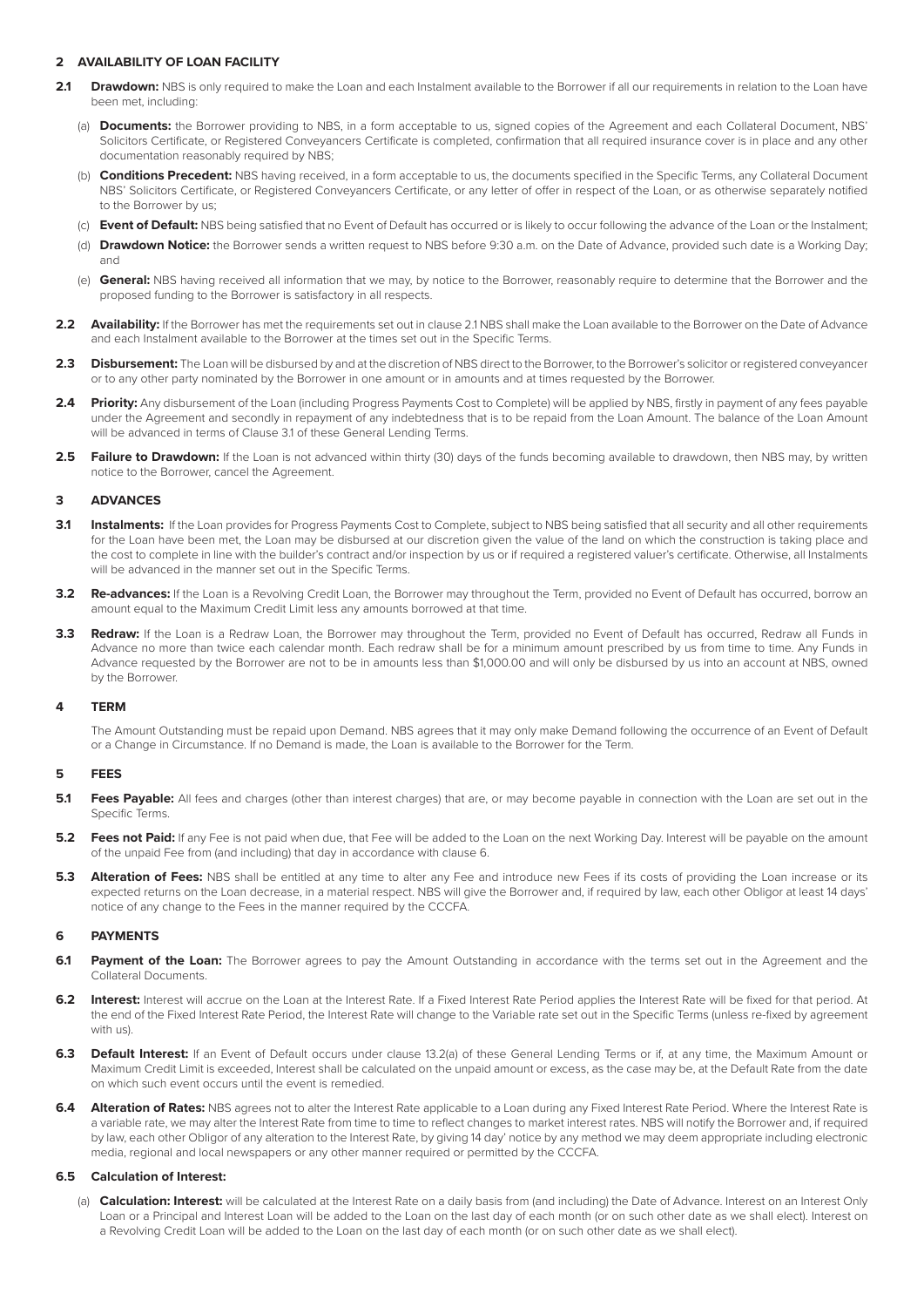(b) **Calculation of Default Interest:** Default Interest will be calculated at the Default Rate on a daily basis from (and including) the date the relevant Event of Default occurs or the date on which the Maximum Amount or Maximum Credit Limit is exceeded (as applicable). Default Interest on an Interest Only Loan or a Principal and Interest Loan will be added to the Loan on the last day of each month (or on such other date as we shall elect). Default Interest on a Revolving Credit Loan will be added to the Loan on the last day of each month (or on such other date as we shall elect).

#### **6.6 Facility Types: If the Loan is:**

- (a) an Interest Only Loan, the Borrower will pay all Interest charged on the Loan, on the last day of each month during the Term and will pay the Amount Outstanding on the Date of Final Payment;
- (b) a Principal and Interest Loan, the Borrower will pay the consecutive Principal and Interest Payments on the Date of First Payment and thereafter on each Date for Payment during the Term and will pay the Amount Outstanding on the Date of Final Payment;
- (c) a Revolving Credit Loan, unless otherwise stated in the Specific Terms, the Borrower will make sufficient payments of Principal and Interest during the Term to ensure that the Loan does not exceed the Maximum Credit Limit and will pay the Amount Outstanding on the Date of Final Payment;
- (d) a Redraw Loan, unless otherwise stated in the Specific Terms, the Borrower will make sufficient payments of Principal and Interest during the Term to ensure that the Loan does not exceed the Maximum Credit Limit and will pay the Amount Outstanding on the Date of Final Payment; or
- (e) a Deferred Payment Loan, the Borrower will pay the scheduled Principal and Interest Payments during the Term and will pay the Amount Outstanding on the Date of Final Payment.
- **6.7 Date of Repayment:** The Amount Outstanding must be paid on the earlier of:
	- (a) **Expiry of Term:** the Date of Final Payment; or
	- (b) **Demand:** the date on which Demand is made.
- **6.8 Mode of Payment:** All Payments must be made direct to NBS, either by electronic transfer or by manual deposit at any NBS branch, into the Deduction Account specified in the Agreement:
	- (a) in person, on the Due Date not later than 30 minutes before the advertised closing time of the relevant NBS branch at which payment is made; or
	- (b) electronically, not later than 4pm on the Due Date in the manner we may specify.

The Deduction Account is not to be closed, nor go into unarranged overdraft or excess during the term of the Loan unless specifically agreed to by us. If any Payment is made on the Due Date but after the time specified above, the Payment may be treated as being received on the next Working Day.

**6.9 Payments:** Each Payment to NBS under the Agreement or the Collateral Documents is to be made free of any restriction and without any deduction whatsoever (whether in in respect of tax, set-off, counterclaim, charges or otherwise). If a deduction is required by law, the Obligor will pay to NBS an additional amount equal to the amount deducted.

#### **7 EARLY REPAYMENT**

- **7.1 Early Repayments:** An Obligor may at any time prior to the end of the Term repay all or part of the Loan. The Obligor must give us five working days prior written notice of such payment.
- 7.2 Loss on Early Repayment: Where an Obligor repays all or part of the Loan at any time prior to the end of the Term or switches a fixed rate loan to another fixed or variable rate prior to the expiry of the fixed rate term, we shall be entitled to recover our estimated losses arising from such early payment.. This is known as the Early Repayment Recovery Amount. The Early Repayment Recovery amount is calculated using the formula prescribed by the Credit Contracts and Consumer Finance Regulations 2004 (regulation 9 and 11). A description of when and why we charge this fee is set out in the Loan. You may also have to pay a \$45.00 administrative fee relating to the Early Repayment.

#### **8 GUARANTEE AND INDEMNITY**

- 8.1 **Guarantee:** The Guarantor guarantees to NBS the due payment by the Borrower and each other Obligor of the Secured Money and the due performance by the Borrower and each other Obligor of the Secured Obligations.
- 8.2 Payment: The Guarantor agrees that if, for any reason, any Obligor does not pay when due any of the Secured Money, it will pay the relevant amount immediately upon demand.
- 8.3 **Unenforceability of Obligations:** As a separate undertaking, the Guarantor agrees that, if NBS can't recover the Secured Money from the Guarantor under the Agreement or a Collateral Document for any reason, including if a provision of the Agreement or a Collateral Document becomes void or invalid, whether or not that reason is:
	- (a) **Defect in Authority:** a lack of authority by a person acting on behalf of an Obligor;
	- (b) **Legal Limitation:** a legal or other limitation (whether under the Limitation Act 2010 or otherwise), disability or incapacity of an Obligor; or
	- (c) **Death, Bankruptcy or Insolvency:** the death, bankruptcy or insolvency of an Obligor, the Guarantor will, as an independent obligation, pay to NBS on demand the amount which we would otherwise have been able to recover (on a full indemnity basis). This means the Guarantor agrees to be personally liable for repayment of the Loan even if NBS is prevented, for some technical reason, from enforcing its rights under the Agreement.
- 8.4 **Suspense Account:** All moneys received by NBS in respect of the Secured Money from a Guarantor may be placed in a separate suspense account until NBS has received the Secured Money in full in to preserve the liability of any other person and our right to provide for the whole of the Secured Money in the event of the insolvency of an Obligor.
- **8.5 Liability as Sole Principal Debtor:** The Guarantor is liable under the Agreement as sole and principal debtor. This means each Guarantor is personally liable for repayment of the Amount Outstanding (even if the Borrower is not liable for some technical reason).
- **8.6 Continuing Guarantee:** The Guarantor's obligations under the Agreement:
	- (a) **Continuing Security:** continue to apply even if payments are made during the Term;
	- (b) **Additional:** are in addition to any Security Interest, guarantee, indemnity or other agreement held by NBS, whether from the Guarantor or otherwise; and
	- (c) **Remain in Force:** are to remain in effect until the execution by NBS of an unconditional release.
- **8.7 No competition:** At law, Guarantors have rights against the person they have guaranteed and any co-guarantors. To ensure NBS' rights against those same people are not affected, the Guarantor agrees that it will not, without the written consent of NBS: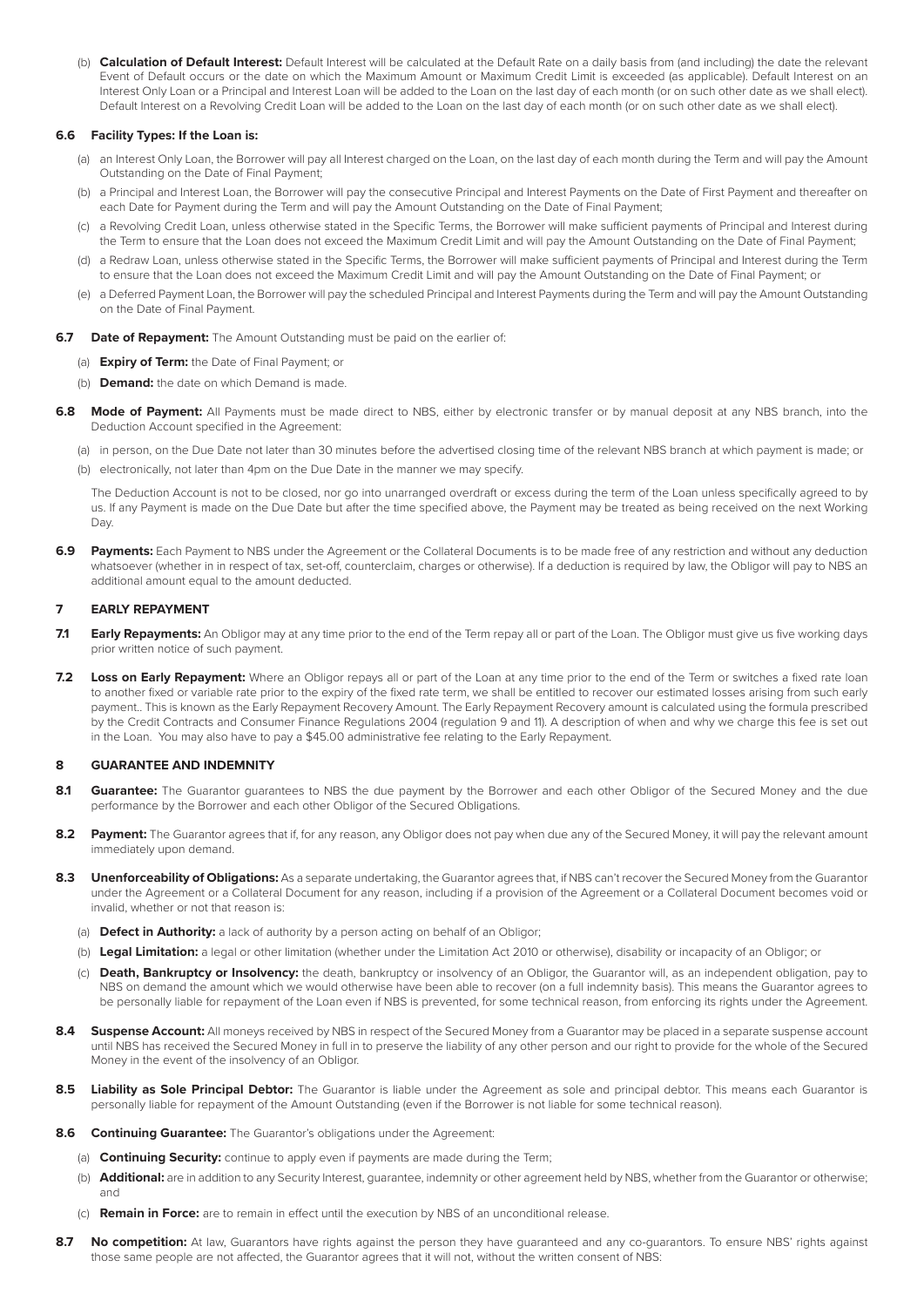- (a) **Security Interest:** accept a Security Interest from another Obligor;
- (b) **Recover:** take steps to recover money or other property of another Obligor; or
- (c) **Payment:** claim, in any insolvency proceeding of another Obligor.

Until the Secured Money has been fully paid and the Secured Obligations have been fully satisfied, the Guarantor agrees not to exercise any rights of subrogation (being rights to seek reimbursement from the Borrower) to which it would otherwise be entitled. If the Guarantor holds or receives any Security Interest, money or property in breach of this clause, the Guarantor is to transfer it to NBS immediately and, until transferred, will hold it on trust for NBS.

## **9 REPRESENTATIONS AND WARRANTIES**

**9.1 General:** Each Obligor confirms that:

- (a) **Nature and Enforceability:** the Agreement and each Collateral Document is a binding obligation of each Obligor, and in the case of a company Obligor, each Obligor is duly established and validly existing under the laws of New Zealand and has the power to enter into and perform its obligations under the Agreement and each Collateral Document;
- (b) **Solvency:** it is solvent and able to pay its debts as they fall due;
- (c) **No Security Interest:** no Security Interest affects any property of an Obligor except as permitted by the Agreement;
- (d) **No Default:** no Obligor is in default under:
	- (i) any agreement relating to money; or
	- (ii) any guarantee; or
	- (iii) any other agreement, to an extent which could have a Material Adverse Effect on any Obligor;
- (e) **Information:** all information provided by each Obligor to NBS in connection with the Agreement and the Collateral Documents was true when that information was provided and remains so, and the Obligor has disclosed all material matters that it knows of which affect the Obligor's business, assets or financial condition (as applicable) or the Obligor's ability to perform obligations under the Agreement or any Collateral Document;
- (f) **Documents:** each Obligor has received a copy of the Agreement and each Collateral Document and each Obligor (other than the Borrower) has been advised by NBS to seek independent legal advice in relation to the Agreement and each Collateral Document;
- (g) **Litigation:** except as notified to NBS in writing, no litigation, arbitration or administrative proceedings exist or is pending in respect of any Obligor, and the Obligors do not know of any which is threatened that may have a material adverse effect on the Obligor's ability to perform its obligations under the Agreement or any Collateral Document or affect any Obligor's business, assets or financial condition (as applicable);
- (h) **No contravention:** entering into this Agreement and any Collateral Document and carrying out its obligations under them will not contravene:
	- (i) a law or government requirement that applies to the Obligor or any of the Obligor's property;
	- (ii) an authorisation, licence or exemption that applies of the Obligor of any of the Obligor's property;
	- (iii) if the Obligor is a company, its constitution; or
	- (iv) if the Obligor is a partnership, its partnership agreement or any other partnership document; or
	- (v) if the Obligor is a trustee, any trust deed or other agreement constituting or affecting the trust.
- **9.2 Repetition:** Each Obligor shall be deemed to repeat these confirmations on each day during the life of the Agreement, by reference to the circumstances existing on that day.
- **9.3 Reliance:** Each Obligor acknowledges that NBS has relied on the confirmations in this clause.

## **10. TRUSTEES**

- **10.1** If any party to this Loan Agreement is a trustee of a Trust then that person warrants and undertakes (both in his or her personal capacity and as trustee of the Trust) that:
	- (a) the party is a current and validly appointed trustee of the Trust and has powers and authority to enter into this Loan Agreement;
	- (b) the Loan Agreement has been signed in accordance with the terms of the Trust and pursuant to a valid resolution of the trustees and is binding on and enforceable against the Trust;
	- (c) the trustees have and will retain a right of indemnity from the Trust assets;
	- (d) NBS' rights under the Agreement against the Trust assets rank in priority to the claims of the beneficiaries against the Trust assets;
	- (e) NBS will be immediately notified if during the term of the Loan there is any alteration to the trustees or any change to the Trust which may adversely affect NBS. No trustee will be released from his or her liability under this Loan Agreement until this is confirmed in writing by NBS;
	- (f) if requested by NBS, the party will exercise all of his or her rights of indemnity in relation to the Trust and all rights it may have against a beneficiary of the Trust so as to cause payment of any Amount Outstanding owing to NBS under the Agreement;
	- (a) it will not, without the prior written consent of NBS
		- (i) retire as a trustee of the Trust;
		- (ii) appoint new or additional trustees (unless that new trustee promptly joins in and becomes liable as a borrower under the Agreement);
		- (iii) commit any breach of trust; or
		- (iv) alter, amend or vary the trust deed.
- **10.2** If a party to this Loan Agreement is agreed by NBS to be an independent trustee, the liability of the independent trustee shall be limited to the net assets for the time being of the Trust under which the independent trustee has entered into this Loan Agreement and is not personal unless the loss is incurred by NBS due to the wilful default or the dishonesty on the part of the trustee or unless the warrantees in the forgoing paragraph are incorrect.

## **11. PARTNERSHIPS**

- **11.1** If any party to this Loan Agreement, is a partner of a partnership then that person warrants and undertakes (both in his or her personal capacity and as partner of the partnership) that:
	- (a) the partnership has not been terminated or dissolved nor has any event for the vesting of any partnership assets occurred;
	- (b) its right to be indemnified out of the assets of the partnership has not been limited in any way;
	- (c) it legally owns all assets of the partnership; and
	- (d) it has not entered into any other agreement in relation to the partnership.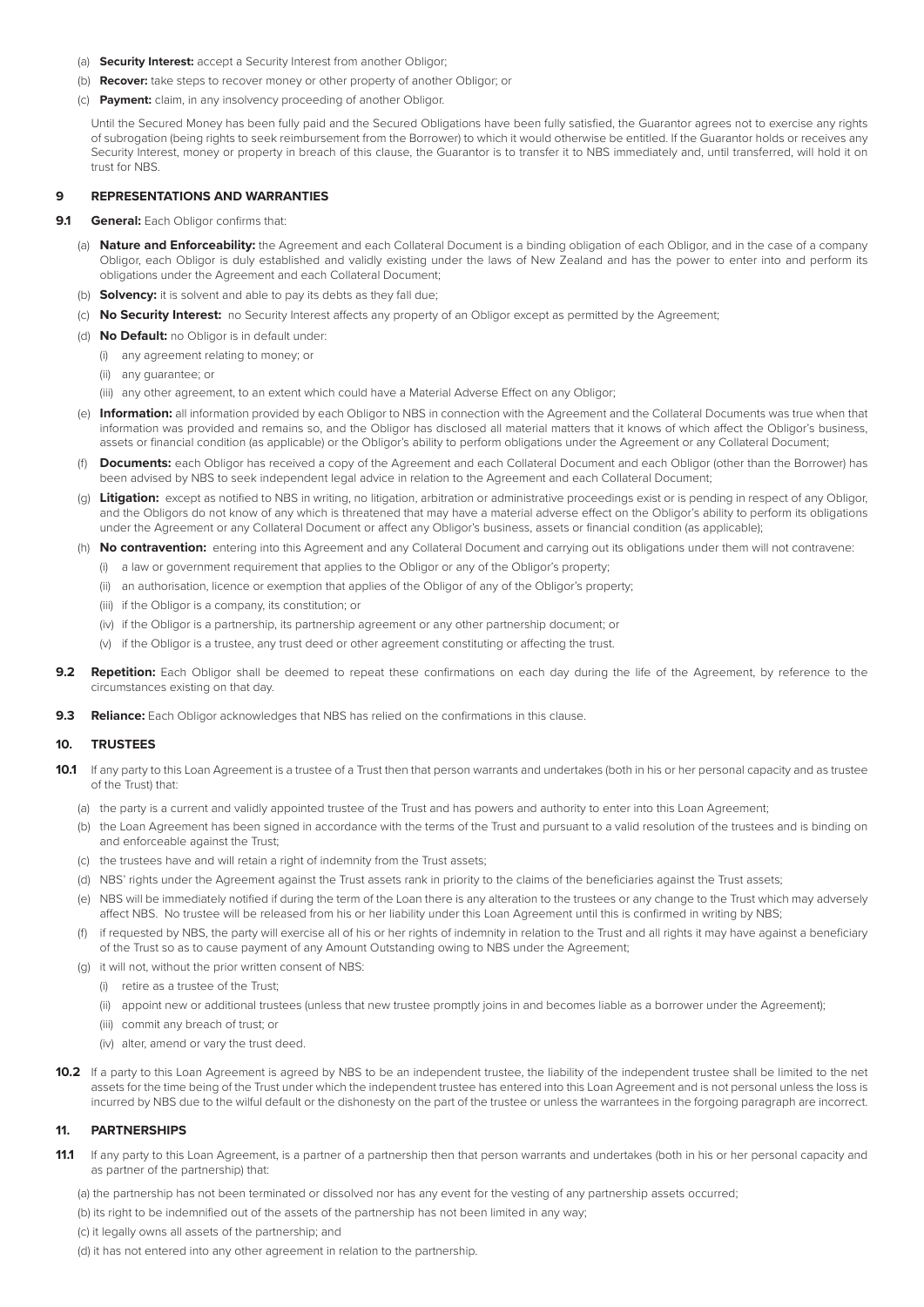# **12 GENERAL COVENANTS**

#### 12.1 **General Covenants:** Each Obligor agrees that it will:

- (a) **Performance of Obligations:** punctually perform the Secured Obligations;
- (b) **Secured Property:** maintain the Secured Property in good order and condition and protect the Secured Property from theft, loss or damage;
- (c) **Access:** provide to NBS, and ensure that each person in possession of any Secured Property will provide to NBS, access at all reasonable times to the Secured Property;
- (d) **Notify:** promptly notify NBS in writing of any:
	- (i) event which might be an Event of Default;
	- (ii) matter which might adversely affect the Secured Property, or the ability of any Obligor to perform the Secured Obligations;
	- (iii) change to its name or Address for Service;
	- (iv) material change in the location of the Secured Property; and
- (e) **Insurance:** ensure that throughout the life of the Agreement full replacement insurance cover is maintained in respect of the Secured Property. Any such insurance cover is to note the interest of NBS or their nominated representative and otherwise be on terms acceptable in all respects to NBS.
- 12.2 Information Covenant: Each Obligor agrees that it will provide to NBS any information reasonably requested by NBS. For this purpose, each Obligor authorises NBS to approach its financial, legal, banking or other advisors for the purposes of obtaining all information NBS may reasonably require
- **12.3 Negative Covenants:** Each Obligor agrees that it will not without the prior written consent of NBS:
	- (a) Security Interest: allow any Security Interest to exist over all or any part of the Secured Property;
	- (b) Disposal of Secured Property: sell or dispose of, or agree to sell or dispose of, or grant any lease or licence in respect of all or any part of its interest in the Secured Property; or
	- (c) Prejudice: do or permit or allow to be done anything which might adversely affect the rights of NBS under the Agreement or the Collateral **Documents**

## **13 ENFORCEMENT**

- **13.1 Acceleration:** If, at any time and for any reason, an Event of Default occurs, then:
	- (a) **Payment:** the Amount Outstanding is due and payable immediately;
	- (b) **Charges:** each Security Interest created by the Agreement and each Collateral Document will become immediately enforceable (without the need for notice to or the consent of any Obligor);
	- (c) **Exercise of Powers of Enforcement:** NBS can exercise any of the powers described in clause 13.3; and
	- (d) **Cancellation:** NBS may cancel the Agreement.

## **13.2 Event of Default:** An Event of Default occurs if:

- (a) **Non-Payment:** any Obligor fails to pay any part of the Loan, any Fees, any Interest or any other part of the Secured Money on its Due Date;
- (b) **Breach:** any Obligor fails to perform the Secured Obligations in any material respect;
- (c) **Purpose:** any part of the Loan is applied to any purpose other than the purpose agreed between the Borrower and NBS (if applicable);
- (d) **Maximum Amount of Loan:** the Amount Outstanding exceeds the Maximum Amount or the Maximum Credit Limit;
- (e) **Insolvency:** an Obligor:
	- (i) if a natural person, is subject to bankruptcy proceedings;
	- (ii) if a company, is insolvent or unable to pay its debts as they fall due or is deemed to be so under any law;
	- (iii) stops payment of any of its debts or threatens to do so; or
	- (iv) if a company, makes any arrangements with its creditors with a view to avoiding insolvency;
- (f) **Death or Incapacity:** an Obligor that is an individual dies or otherwise becomes physically or mentally incapacitated;
- (g) **Representations or Warranties:** any statement made by an Obligor in or in connection with the Agreement or any Collateral Document, is found to be incorrect, inaccurate or misleading in any material respect;
- (h) **Material Adverse Change:** a Material Adverse Change occurs in relation to an Obligor;
- (i) **Illegality, Invalidity etc:** a material provision of the Agreement or any Collateral Document becomes unenforceable or it becomes unlawful or impractical for an Obligor or NBS to perform any of its obligations under the Agreement or any Collateral Document;
- (j) Litigation: any legal proceedings, arbitration or administrative proceeding is pending or threatened against any Obligor which if adversely determined is likely to have a material adverse effect on any Obligor;
- (j) **Receiver, Enforcement etc:** a Receiver, trustee, manager, administrator or similar officer is appointed in respect of an Obligor or any of its property or a Security Interest in property of an Obligor becomes enforceable; or
- (k) **At risk:** in the opinion of NBS, any material item or items of the Secured Property is or are at risk.

#### **13.3 Powers of Enforcement:** If an Event of Default occurs, NBS may, in the name of the relevant Obligor or otherwise:

- (a) take possession of and sell the Secured Property (and for this purpose NBS or its agents may enter any premises where the Secured Property is held and repossess the Secured Property);
- (b) at any time, do anything that the Obligor could do in relation to the Secured Property and the Obligor's business and its operations generally;
- (c) exercise all the rights of a natural person in relation to the Secured Property and the Obligor's business and its operations generally; and/or
- (d) exercise all of its other legal rights in relation to the Secured Property.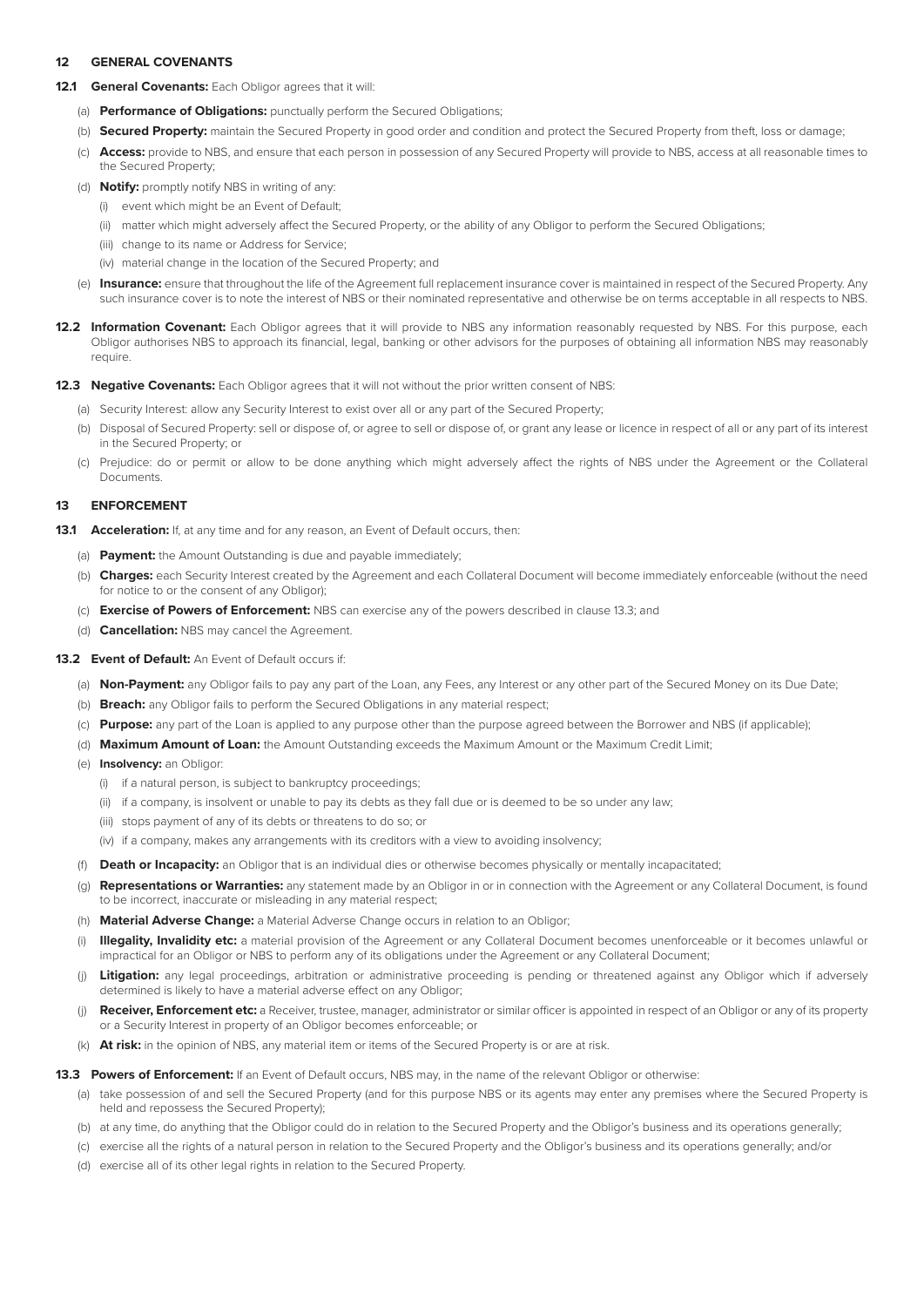## **14 PROCEEDS OF ENFORCEMENT**

**14.1 Application:** All money received by NBS or any Receiver as the result of the exercise of an enforcement right under the Agreement is to be applied, subject to any restriction imposed by law, in or towards payment of:

First all costs and expenses (including legal expenses (on a solicitor/conveyancer and own client basis)) incurred by NBS, any Receiver or any Attorney in exercising their respective powers, under the Agreement;

**Secondly** any other part of the Secured Money outstanding, in the order determined by NBS at its absolute discretion; and

**Thirdly** subject to clause 14.2, anyone who is legally entitled to any surplus.

**14.2 Contingent Amounts:** If at the time of distribution of any money under clause 14.1, any part of the Secured Money is contingently owing to NBS, NBS or any Receiver may retain any surplus money until the amount of the Secured Money which is contingently due has been finally determined.

## **15 SERVICE OF DEMAND AND NOTICES**

- **15.1 Addresses and References:** Each notice, Demand or other communication under the Agreement is to be made in writing and may be sent by email, facsimile, personal delivery or by post to the addressee at the Address for Service, and marked for the attention of the person (if any), from time to time designated for that purpose in the Agreement or any Collateral Document.
- **15.2 Deemed Delivery:** No communication shall be effective until it is received. Communication to an Obligor, however, will be treated as having been received:
	- (a) **Delivery:** in the case of physical delivery, on the day of delivery;
	- (b) **Post:** in the case of a letter, on the third Working Day after posting; and
	- (c) **Facsimile or Email:** in the case of a facsimile or email, on the Working Day on which the facsimile or email is sent or, if sent after 5.00 p.m. or on any day other than a Working Day, on the next Working Day after the date it is sent.
- **15.3 Validity of Service:** Delivery or service in accordance with clause 15.2 will be valid even though the addressee may not actually receive the notice, demand or communication and even though the addressee may be in receivership or liquidation.

#### **16 SET OFF**

- 16.1 **General Right:** Each Obligor authorises NBS to:
	- (a) **Application:** apply (without prior notice or Demand) all or part of any money owing by NBS to an Obligor in repayment of the Secured Money; and
	- (b) **Contingent Liability:** retain any such money pending any part of the Secured Money which are contingently due being quantified.
- **16.2 Rights on Default:** Each Obligor authorises NBS to, following the occurrence of any Event of Default (and without prior notice or Demand), transfer any money held in any account of an Obligor with NBS, or any money owing by NBS to an Obligor, to an account in NBS' name by way of security for the performance of the Secured Obligations.
- **16.3 Authority:** For the purposes set out in sub-clauses 16.1 and 16.2, NBS is authorised to break a term deposit investment.
- **16.4 Contractual Rights:** NBS' rights under this clause are contractual rights affecting the terms upon which a credit balance is held and the creation of those rights does not constitute the creation of a Security Interest in that credit balance.

#### **17 PROTECTION PROVISIONS**

- 17.1 Performance of Secured Obligations: If any Obligor fails to perform and comply with the Secured Obligations, then NBS may, but shall not be obliged to, pay any money, or perform any Secured Obligation on behalf of that Obligor.
- **17.2 Protection of Third Parties:** Any person dealing with NBS or any Receiver under the Agreement or the Collateral Documents can assume NBS or such Receiver is acting properly and will be not be affected by notice that any such transaction or dealing is unnecessary or improper.
- **17.3 Indemnity:** Each Obligor agrees to indemnify NBS, each Attorney and each Receiver and any of their respective agents, against all costs, losses and any other liability incurred as a result of:
	- (a) **Variation, Waiver etc:** any variation, waiver or discharge provided in respect of the Agreement or any Collateral Document;
	- (b) **Default:** the occurrence of any Event of Default; and
	- (c) **Review and Exercise:** any exercise or attempted exercise of any right under the Agreement or any Collateral Document,

in each case on demand and on a full indemnity basis. This means that each Obligor agrees to personally meet any of these costs and expenses and reimburse NBS for any of these losses. NBS will only exercise its rights under this clause in relation to costs and losses which it must reasonably incur to protect its interest and for which it is not compensated by any fees payable under the Agreement.

- **17.4 Indemnity Irrevocable:** The indemnity provided in clause 17.3 is unconditional and cannot be revoked and will continue to apply following the termination and release of the Agreement and the payment of the Amount Outstanding.
- **17.5 More than One Borrower:** Where more than one person is named as Borrower, or any part of the Loan has been made available to two or more persons (including the Borrower), each person shall be jointly and severally liable for the repayment of the Amount Outstanding and for the performance of the Secured Obligations. This means that all of them are liable together, and each of them is liable separately, for repayment of the Amount Outstanding and for the performance of the Secured Obligations.
- **17.6 Obligors:** Each Obligor hereby acknowledges and agrees that:
- (a) **Advance:** the Loan has been advanced to the Borrower at the Obligor's request;
- (b) **Demand:** NBS may demand payment from any Obligor without first making demand on the Borrower;
- (c) **NBS' Discretion to Release:** NBS may release any Obligor from its obligations under the Agreement or the Collateral Documents and that release shall not affect the obligations of any other Obligor;
- (d) **Capacity:** no Obligor shall be released from its obligations under the Agreement or the Collateral Documents by any lack of legal capacity or other reason which would result in the Agreement or any of the Collateral Documents not being enforceable against the Borrower or any other Obligor; and
- (e) **Subrogation and Indemnity:** the Obligor cannot be reimbursed by the Borrower or any other Obligor until NBS has received payment in full of the Amount Outstanding and each Obligor has performed and complied with the Secured Obligations.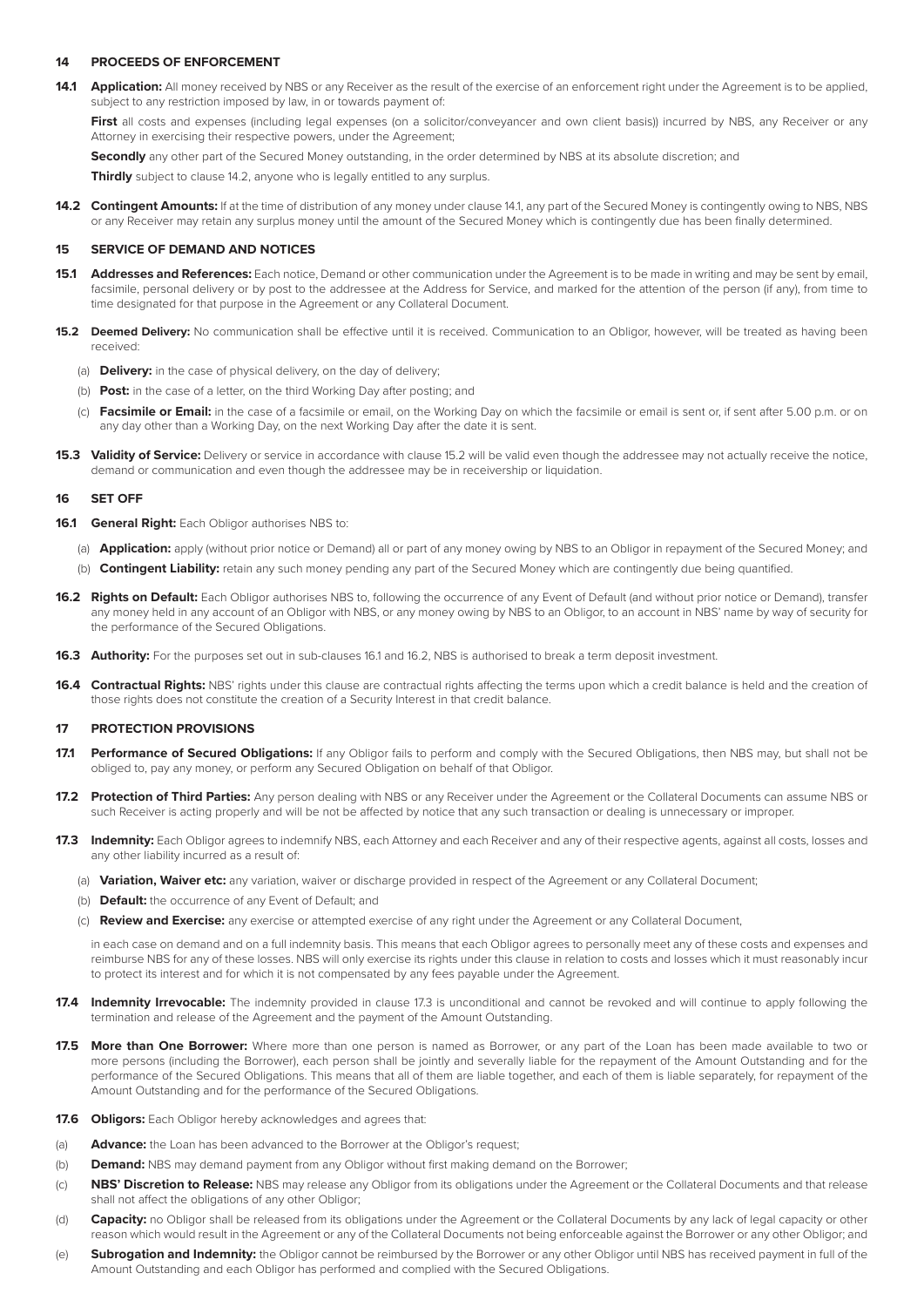## **17.7 Assignment**

- (a) **Benefit and burden of the Agreement and the Collateral Documents:** The Agreement and the Collateral Documents are binding upon and continue for the benefit of the parties and their successors and, in the case of NBS, someone who assumes NBS' rights and obligations and, in the case of each Obligor, anyone who NBS allows to assume the rights or obligations of that Obligor.
- (b) **NBS:** Each Obligor agrees that NBS may transfer all or any of its rights or obligations under the Agreement and the Collateral Documents to any person who NBS reasonably believes can perform all of its obligations under the Agreement without the need for any further consent from any Obligor. Each such transferee is to have the same rights and obligations against each Obligor under the Agreement and the Collateral Documents (or a proportion of those rights and obligations if it is the transferee of part only) as if it was a party to the Agreement and the Collateral Documents in place of NBS
- (c) **Disclosure of Information:** NBS may disclose, on a confidential basis, to a potential transferee any information about an Obligor.
- (d) **Obligors:** No Obligor may transfer any of his or her rights or obligations under the Agreement or the Collateral Documents without the prior written consent of NBS.

#### **18 CHANGE OF CIRCUMSTANCES**

If as a result of any action taken by any government body:

- (a) **Lawful Nature:** it becomes unlawful for NBS to make the Loan available, or to charge or receive interest at any applicable rate or otherwise give effect to its rights and obligations in the manner contemplated under the Agreement or the Collateral Documents; or
- (b) **Imposition of Levy etc:** the cost to NBS of making the Loan available, is significantly increased, or the net return to NBS on the Loan is significantly reduced,

NBS may by written notice to the Borrower terminate its agreement to make the Loan, and may require that the Amount Outstanding be repaid immediately or at such other time as may be set out in any such notice.

#### **19 DISCLOSURE AND USE OF INFORMATION**

## **19.1 Use and Disclosure:** Each Obligor authorises NBS to:

- (a) **Use:** use any information received about an Obligor for any purpose in relation to the business functions and activities of NBS which include, without limitation, assessing that Obligor's credit risk and ability to repay their debts, registering any Security Interest granted to NBS, assisting in the recovery of the Amount Outstanding and for marketing and promotional purposes; and
- (b) **Disclosure:** share information about any Obligor with:
	- (i) any other party to the Agreement;
	- (ii) any insurer of the Secured Property;
	- (iii) any person providing credit support to NBS;
	- (iv) any holder of any Security Interest over the Secured Property;
	- (v) any person performing services in connection with the Secured Property;
	- (vi) any potential transferee or any other person with whom NBS may wish to enter into contractual relations in connection with the Agreement or a Collateral Document;
	- (vii) credit reporting agencies (such as Centrix Group Limited, Level 1, Tower 1, 646 Great South Road, Ellerslie, Auckland 105; or Equifax New Zealand Information Services and Solutions Limited Level 8, 22 Fanshawe Street, Auckland, 1010) or others, and debt collection agencies;

(viii) such individual agencies and public registers (as defined in the Privacy Act 2020) which NBS in its absolute discretion deems necessary;

- (ix) any government agency, regulator or law enforcement agency (in New Zealand or overseas) which satisfies NBS that disclosure is necessary for law enforcement, compliance or regulatory purposes; and
- (x) any third party for the purpose of assessing an application for credit, enforcing its rights under the Agreement or a Collateral Document and/or administering an account.

Any such disclosure must be limited to information that is reasonably required by any such person. Information disclosed to credit reporting agencies (including default information) will be held by each agency on its system, accessed by the clients of the credit reporting database and used by that agency to provide its credit reporting services (including the maintenance of credit information files and supplying the information to other clients of the relevant credit reporting agency).

- **19.2 Acknowledgement:** Each Obligor agrees that NBS may collect information regarding that Obligor from third parties such as credit reporting agencies and searches of public registers.
- **19.3 Correction of Information:** An Obligor can ask to see information received by NBS about that Obligor. An Obligor can ask for any information held by NBS to be corrected.
- **19.4 Electronic Communications:** Each Obligor agrees to NBS providing notices or other communications under the Agreement to that Obligor online. via email or by other electronic means.

#### **20 PERSONAL PROPERTY SECURITIES ACT 1999**

Each Obligor waives its right to receive a copy of a verification statement confirming registration of a financing statement or a financing change statement under the PPSA and agrees, to the extent permitted by law, that:

- (a) **Rights:** the Obligor shall have no rights under section 114(1), of the PPSA (this means NBS does not need to notify the Obligor if it intends to sell Secured Property);
- (b) **Part 9 Provisions:** the provisions of Part 9 of the PPSA regarding enforcement of Security Interests which are for the benefit of the Obligor, or place obligations on NBS, shall apply only if they have to by law or NBS agrees to their application;
- (c) **Additional Rights:** where NBS has rights in addition to those in Part 9 of the PPSA, those rights shall continue to apply; and
- (d) **Change Demands:** where the Obligor registers a change demand under section 162 of the PPSA, NBS may charge a fee for complying with the change demand.